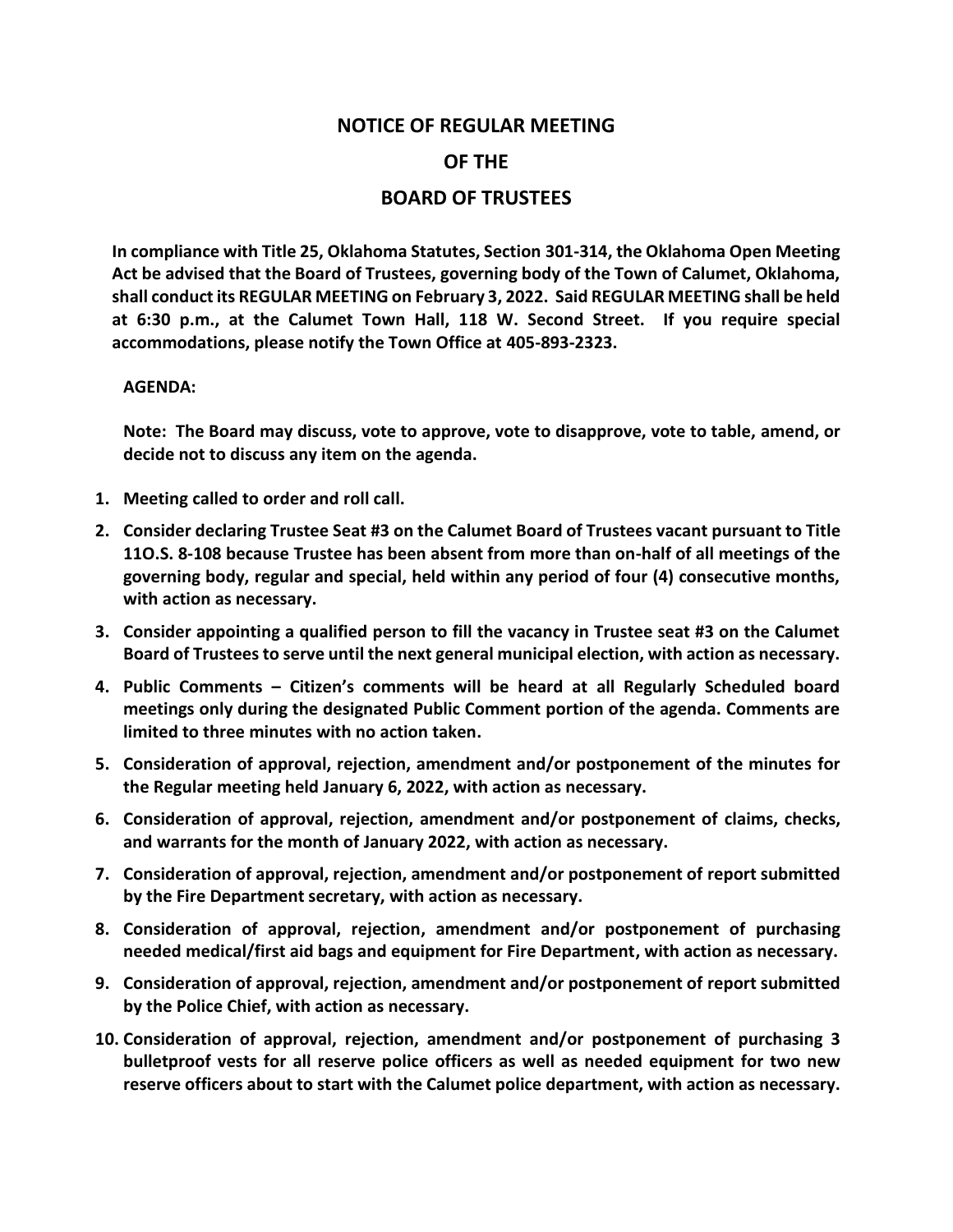- **11. Consideration of approval, rejection, amendment and/or postponement of report submitted by the Public Works Superintendent, with action as necessary.**
- **12. Consideration of approval, rejection, amendment and/or postponement of the nomination of the 5 Park Committee members with the members present being sworn in, and the removal of Bailey McDoulett as she no longer would like to participate, with action as necessary.**
- **13. Consideration of approval, rejection, amendment and/or postponement of the approval to move forward with proposal from Municode to bring our Town code of ordinance book up to date, with action as necessary.**
- **14. Consideration of approval, rejection, amendment and/or postponement of the approval to move forward with the purchase of new software for the water department and accounting with Quick Clerk books, with the start date of 07/01/2022, with action as necessary.**
- **15. Consideration of approval, rejection, amendment and/or postponement of entering into executive session for the purpose of thefollowing:**
	- **a. Discussion concerning the purchase or appraisal of the following described real property pursuant to 25 O, S. Section 307 B (3): The tract of land in the Town of Calumet, Oklahoma, lying north of Jiffy Trip and south of 107 S. Calumet Road.**
	- **b. Discussion concerning accepting the resignation of Calumet Public Works Authority Supervisor Joseph Thornton, also, to go forward with receiving applications for a Calumet Public Works Authority Supervisor with action as necessary.**
	- **c. Discussion concerning releasing Jerry Goodwin from his 90-day probation, with action as necessary.**
- **16. Consideration of approval, rejection, amendment and/or postponement of reconvening into open session.**
- **17. Consideration of approval, rejection, amendment and/or postponement of taking action on the following:**
	- **a. Discussion concerning the purchase or appraisal of the following described real property pursuant to 25 O, S. Section 307 B (3): The tract of land in the Town of Calumet, Oklahoma, lying north of Jiffy Trip and south of 107 S. Calumet Road.**
	- **b. Discussion concerning accepting the resignation of Calumet Public Works Authority Supervisor Joseph Thornton, also, to go forward with receiving applications for a Calumet Public Works Authority Supervisor with action as necessary.**
	- **c. Discussion concerning releasing Jerry Goodwin from his 90-day probation, with action as necessary.**